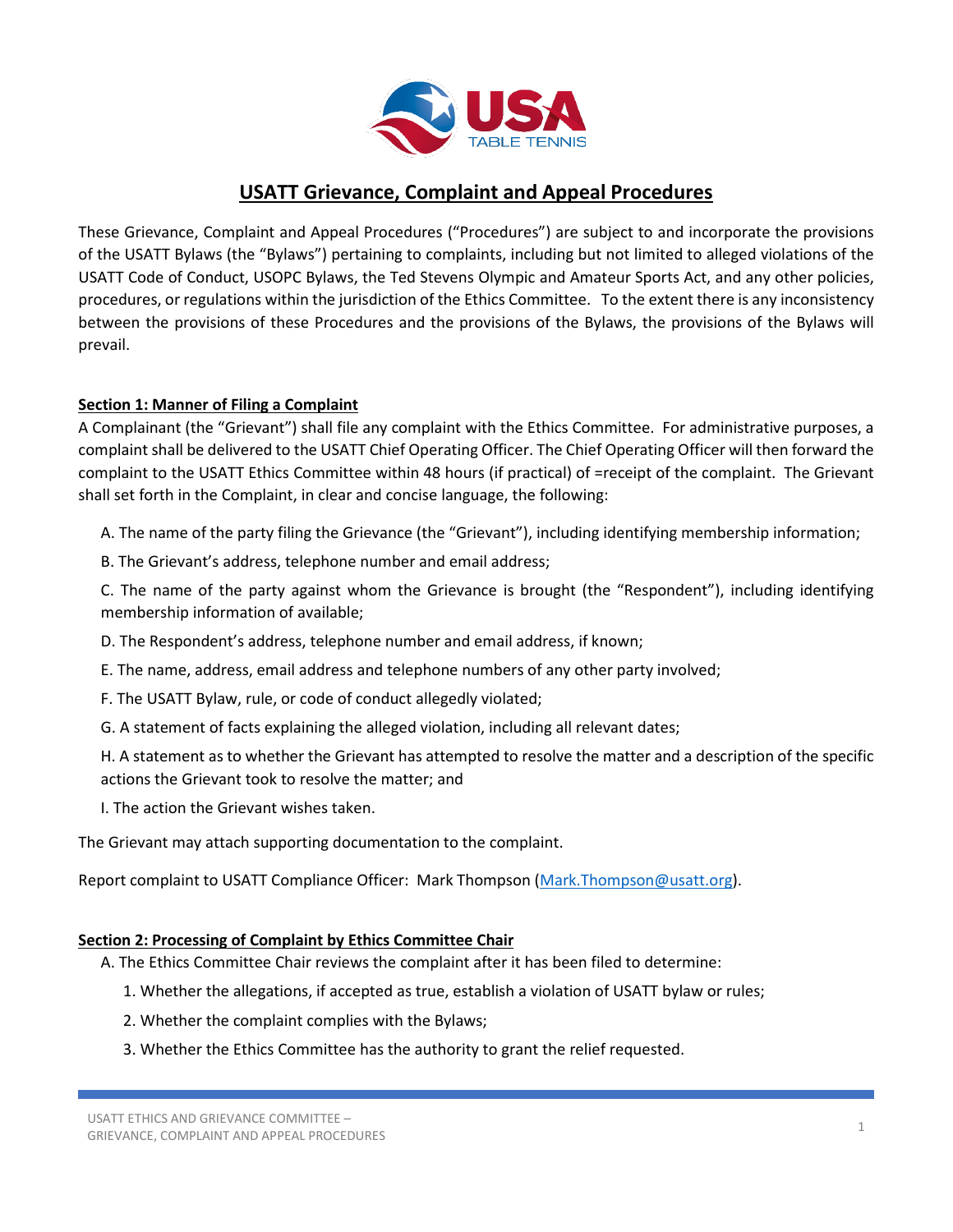B. If the Ethics Committee Chair determines that the complaint complies with all applicable requirements, the Ethics Committee Chair shall, within two weeks of receipt of the complaint:

1. Notify the Grievant, the Respondent, and the USATT Board of Directors' Chair of the complaint;

2. Forward a copy of the complaint and any attachments to the Respondent(s) at the Respondent's last known address or the address maintained in the USATT database or to the Respondent's representative, if such representative is known to USATT. The Respondent will be sent the complaint and supporting documents via mail and email. This will constitute "notice". The person responsible for sending the documents to the Respondent must use any expeditious delivery system that provides reasonable evidence of delivery to the addressee, which will constitute proof that notice of the Grievance was given to the Respondent; and

3. After consultation with the other members of the Ethics Committee, appoint a Hearing Panel and forward the complaint to each panel member.

C. If the Ethics Committee Chair determines that the complaint does not comply with all applicable requirements, the Ethics Committee Chair must notify the Grievant. The notice must be in writing and explain the basis for the decision. The notice must be sent by any expeditious delivery system that provides reasonable evidence of delivery to the addressee, within two weeks of receipt of the complaint. The Grievant shall have no more than two weeks from receipt of such notice to amend the complaint so that it complies with applicable requirements.

## **Section 3: Hearing Panel**

The Hearing Panel shall consist of three (3) conflict-free and disinterested individuals. The Ethics Committee Chair shall also appoint a chair ("Hearing Panel chair") of the Hearing Panel from among the three (3) individuals appointed. In the case where it is determined that the Ethics Committee is conflict free and disinterested individuals to the case at hand, the Ethics Committee may serve as the Hearing Panel. The Hearing Panel shall be responsible to ensure that all complaints are heard in a timely, fair and impartial manner. The Ethics Committee Chair shall forward to the Hearing Panel all materials received from the Grievant, and the Hearing Panel shall forward the materials to the Respondent with a copy of these procedures.

The Ethics Committee Chair must advise the Grievant, Respondent, the USATT Chair, and the USATT Chief Executive Officer of the names of the Hearing Panel members promptly upon their appointment. Such notice may be verbal but must be promptly confirmed in writing. The Grievant or the Respondent may request the replacement of a Hearing Panel member. Such a request may be made solely on the basis of an alleged conflict of interest. The request must be in writing and delivered to the Ethics Committee Chair within 10 days of receipt of the names of the Hearing Panel members. The request must specify the basis for the request and provide all evidence supporting the request. The Ethics Committee Chair must, within five days of receipt of a request for removal, determine whether to grant the request and must notify the Grievant and the Respondent of the ruling. If the Ethics Committee Chair finds a conflict of interest, the Ethics Committee Chair must appoint a replacement. The Ethics Committee Chair's decision is final, binding, and may not be appealed under the bylaws and rules of USATT.